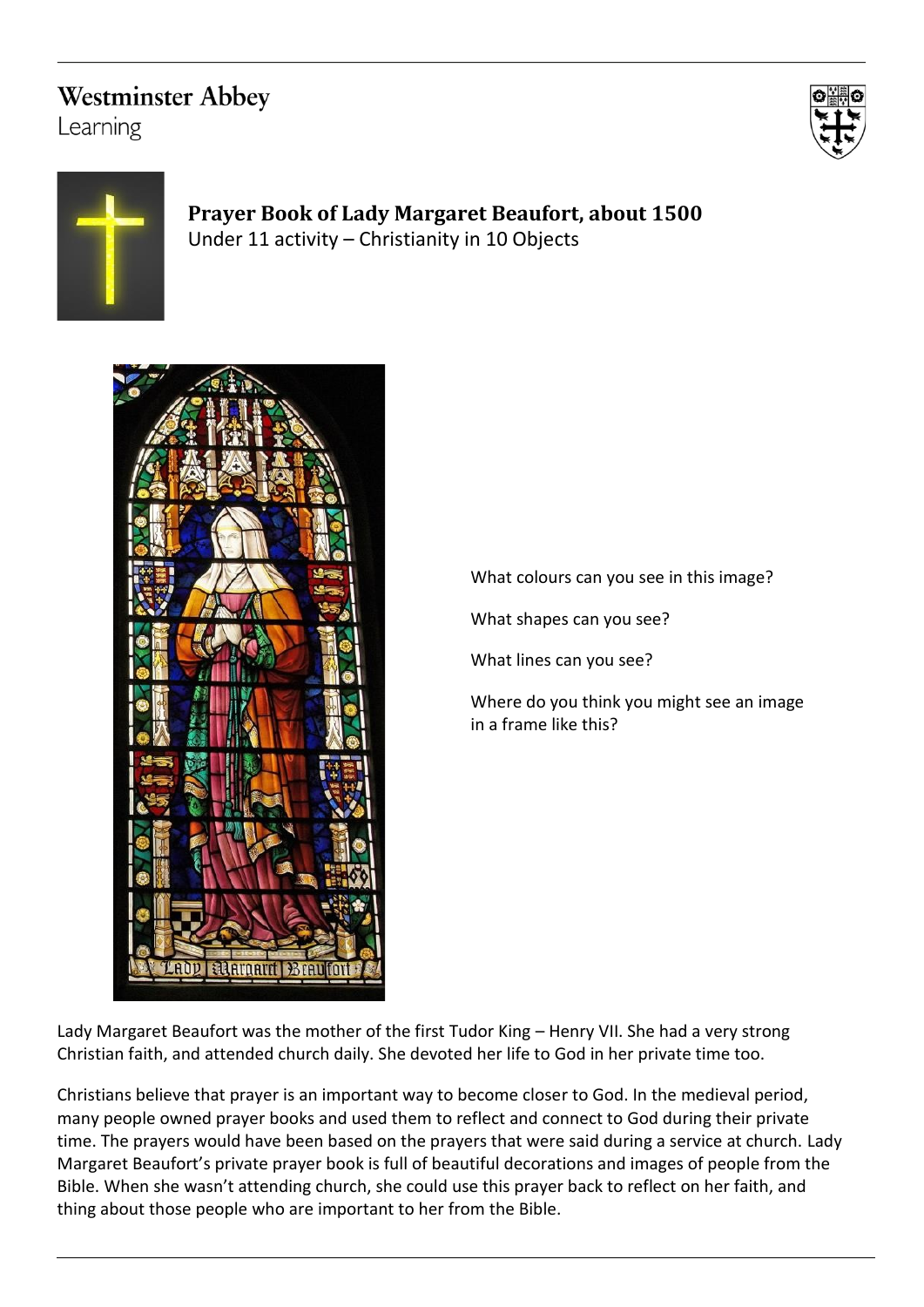Below is a page from her prayer book and a close up. Describe what is happening in the picture? Does this remind you of a story you might know?





#### **Talk to others**

This little book was very important to Margaret. It was full of images of people from the Bible that were special to her. Who is special to you in your life? It could be a friend, a relative, an animal.

#### **Activity: Make your own special book**

Create your own miniature book to celebrate these important people. You could also tea stain the pages to make your book look old like Margaret Beaufort's.

#### Materials

- 1 sheet of plain A4 paper (this will be enough to make 2 miniature books)
- 1 sheet of card
- A piece of ribbon or tape
- A piece of string or elastic band
- Pencil
- Coloured pencils
- Glue
- **Scissors**
- Tea bag (optional)

#### Instructions:

- 1. OPTIONAL: Tea stain your paper using a wet tea bag. Allow the page to dry.
- 2. Fold your A4 paper in half, short side to short side, and then cut along the line in the paper to divide your A4 page into two A5 pages. Save one half to make another book later.
- 3. Fold the paper in half (short side to short side), and in half again (short side to short side), and in half again (short side to short side). Open the paper up – there will be 8 rectangles. These rectangles will be the pages of your book.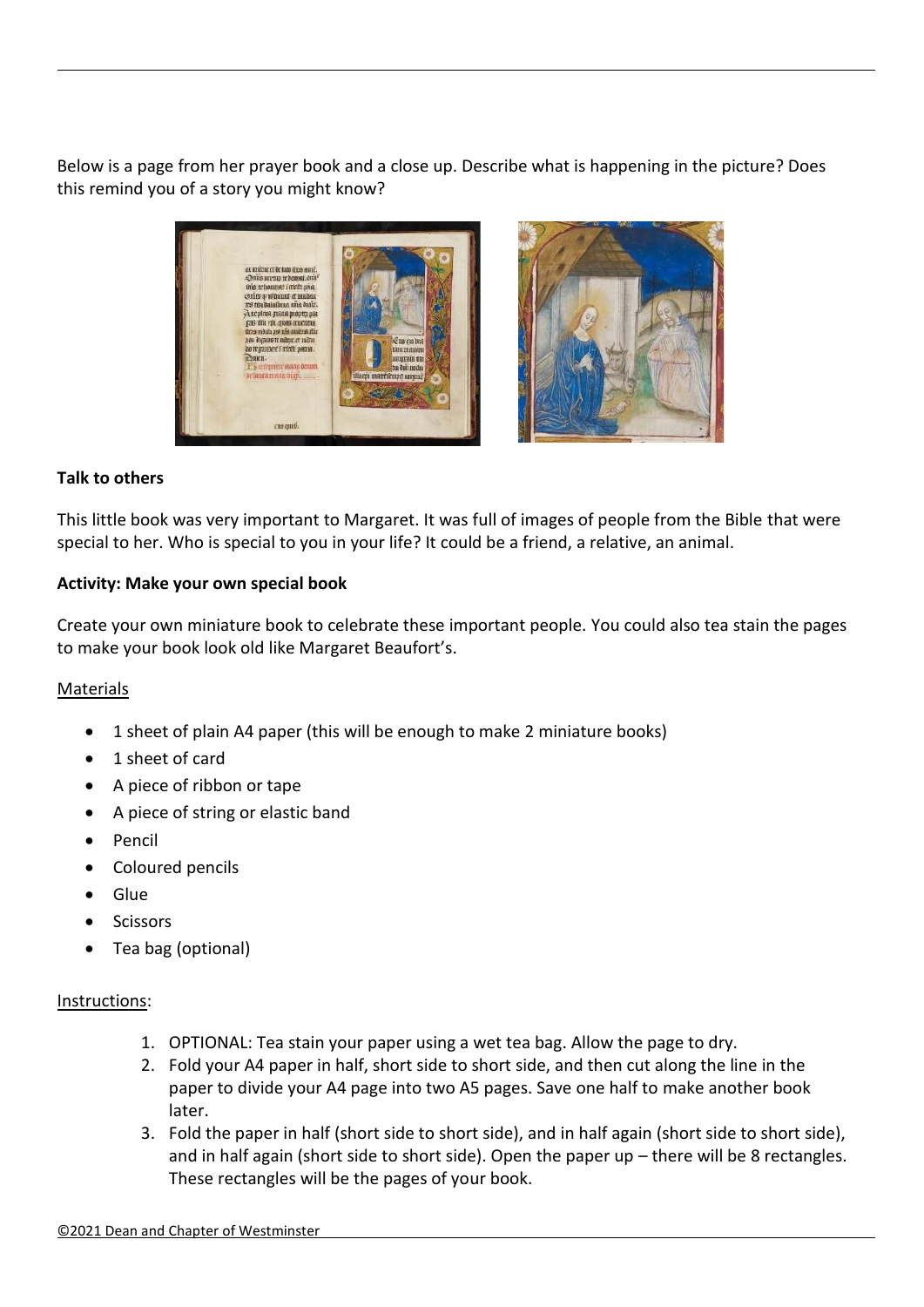4. Cut the paper with scissors so you have four sets of folded double pages. Place the folded pieces inside one another. This folded block will become the pages of your book. It is called the *book block*.



- 5. Open your book block and place it onto a piece of card. Draw around it making sure to add a little extra height and width so it fully covers the book block. Then cut out along the lines you have drawn. This will become the cover of your book.
- 6. Cut a strip of ribbon or tape the same height as your cover. This will be the spine strip. Glue this spine strip to the outside cover of your book.









- 7. Wrap the cover around your book block. Open the entire book to the middle page and 'bind' your book together with the string or an elastic band.
- 8. Draw some pictures in your book and colour them in. If you want to, you could write a few sentences about what makes them special to you or a short prayer next to it to say thank you to God for that person.









### Extension

The writing in the prayer book looks very different to the way we write now. You can have a go at writing and copying the old-style font.

# abcdefghijklmnopqrstuvwxyz